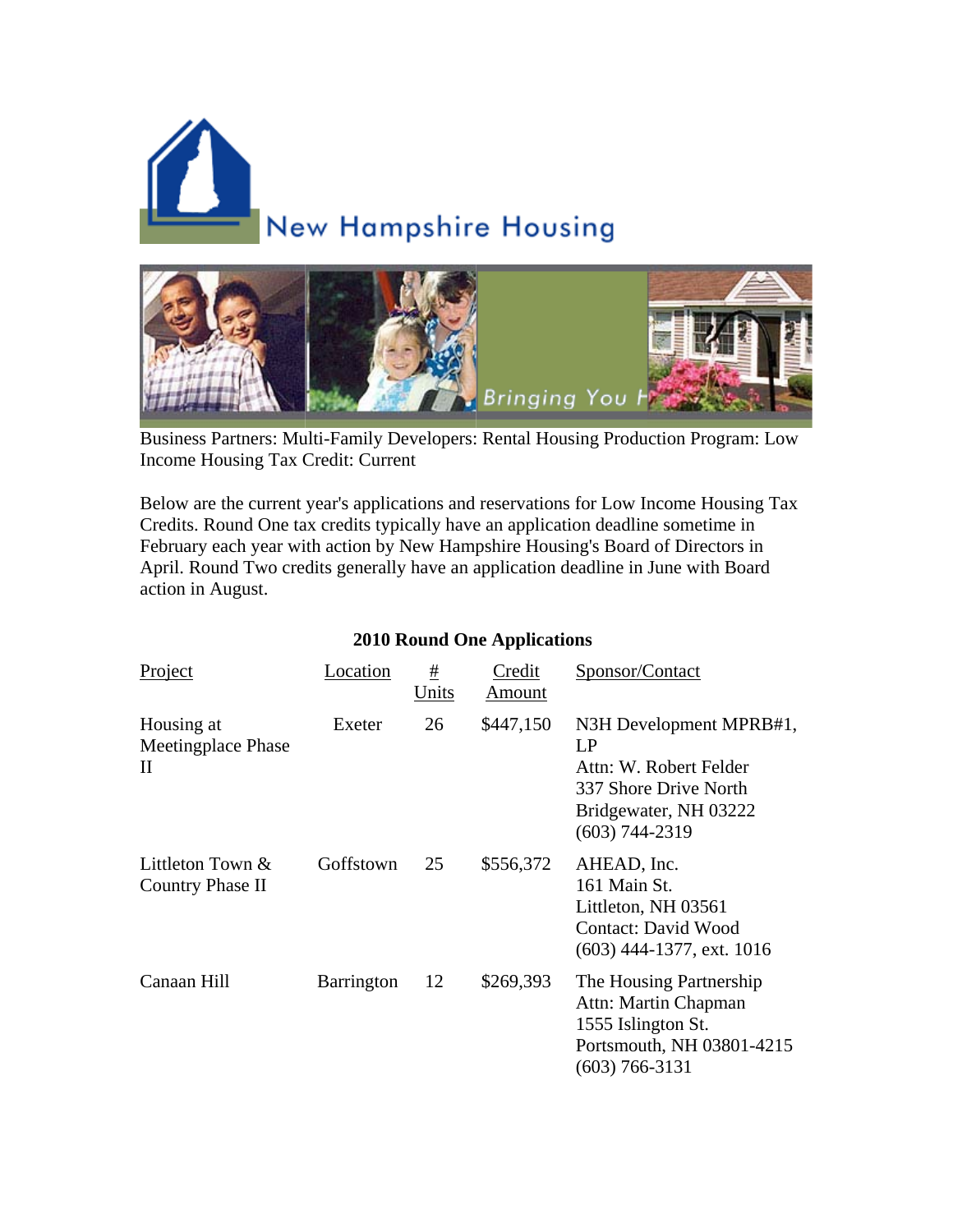| <b>South Porter Street</b><br>Phase II | Manchester | 30 | \$482,323 | South Porter Elder Housing<br><b>LLC</b><br>Attn: Dick Webster<br>c/o MHRA<br>198 Hanover St.<br>Manchester, NH 03104-6125<br>$(603) 624 - 2118$                      |
|----------------------------------------|------------|----|-----------|-----------------------------------------------------------------------------------------------------------------------------------------------------------------------|
| <b>Theater Street</b>                  | Concord    | 45 | \$800,000 | <b>Concord Area Trust for</b><br><b>Community Housing</b><br>(CATCH)<br>79 South State St.<br>Concord, NH 03301<br><b>Contact: Rosemary Heard</b><br>$(603)$ 225-8835 |
| Harriman Hills                         | Wolfeboro  | 24 | \$583,358 | <b>Eastern Lakes Region</b><br><b>Housing Coalition</b><br>PO Box 641<br>Wolfeboro, NH 03894<br>Contact: Denise Roy-Palmer,<br>Exec Dir WEDCO<br>$(603)$ 569-4216     |
| <b>Marshall Street</b>                 | Nashua     | 40 | \$726,977 | Anagnost Investments, Inc.<br>33 South Commercial St.<br>Manchester, NH 03101<br>Dick Anagnost<br>$(603) 669 - 6194$                                                  |
| Windham Senior                         | Windham    | 20 | \$505,125 | <b>Windham Housing Authority</b><br>P.O. Box 120 - 4 N. Lowell<br>Road<br>Windham, NH 03087<br><b>Contact: Charlie McMahon</b><br>$(603)$ 401-4646                    |
| <b>Crotched Mountain</b>               | Greenfeld  | 26 | \$653,557 | <b>Crotched Mountain</b><br><b>Rehabilitation Center</b><br>1 Verney Drive<br>Greenfield, NH 03047<br>Donald Shumway, President<br>$(603)$ 547-3311                   |
| Rivermere<br>Apartments                | Lebanon    | 21 | \$492,219 | <b>Twin Pines Housing Trust</b><br>240 South Main St., Suite 4<br>White River Junction, VT<br>05001-7072<br><b>Bruce Pacht</b>                                        |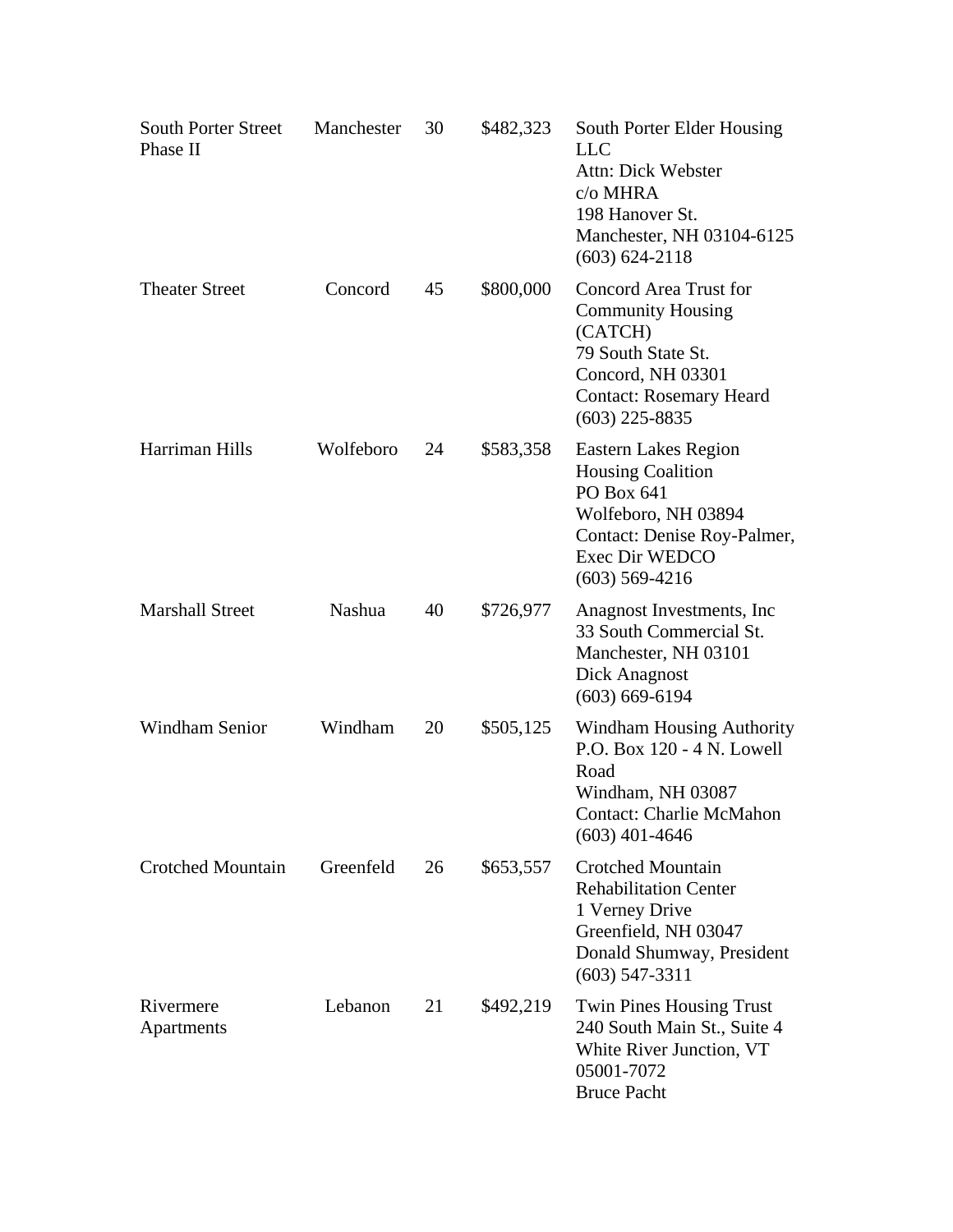|                       |                 |    |           | 802/291-7000                                                                                                                                                         |
|-----------------------|-----------------|----|-----------|----------------------------------------------------------------------------------------------------------------------------------------------------------------------|
| Whitehall Road        | Hooksett        | 16 | \$340,682 | NeighborWorks Greater<br>Manchester<br>20 Merrimack St<br>Manchester, NH 03101<br><b>Robert Tourigny</b><br>$(603)$ 626-4663, ext.17                                 |
| Plymouth Woods        | Plymouth        | 24 | \$508,450 | <b>First Plymouth Investment</b><br>Corporation<br>67 Morgan Drive<br>Plymouth, NH 03264<br>Dick Hanaway<br>$(603)$ 536-4402                                         |
| <b>Conway Pines</b>   | Conway          | 32 | \$599,731 | Great Bridge Properties, LLC<br>814 Elm St., Suite 400<br>Manchester, NH 03101<br><b>Bill Caselden</b><br>$(603) 666 - 0666$                                         |
| <b>Amherst Street</b> | Amherst         | 28 | \$659,962 | Neighborhood Housing<br><b>Services of Greater Nashua</b><br>63 Temple St.<br>Nashua, NH 03060<br>Janice Hill, project<br>development director<br>$(603) 882 - 2077$ |
| Salem New Heights     | Salem           | 26 | \$551,862 | Salem New Heights, LLC<br>172 Rockingham Road<br>Londonderry, NH 03053<br><b>Ronald MacLaren</b><br>$(603)$ 425-7888                                                 |
| Hannah Dustin         | <b>Boscawen</b> | 32 | \$658,827 | California Fields, LLC<br>47 Commercial St.<br>Boscawen, NH 03303<br>Dana V. Willis<br>$(603)$ 848-4540                                                              |
| Clough Farm           | Salem           | 35 | \$658,184 | Steven Lewis, Inc.<br>11 Main St., PO Box 1358<br>Atkinson, NH 03811<br><b>Contact: Steven Lewis or</b><br><b>Timothy Kleiner</b><br>$(603)$ 362-6565                |